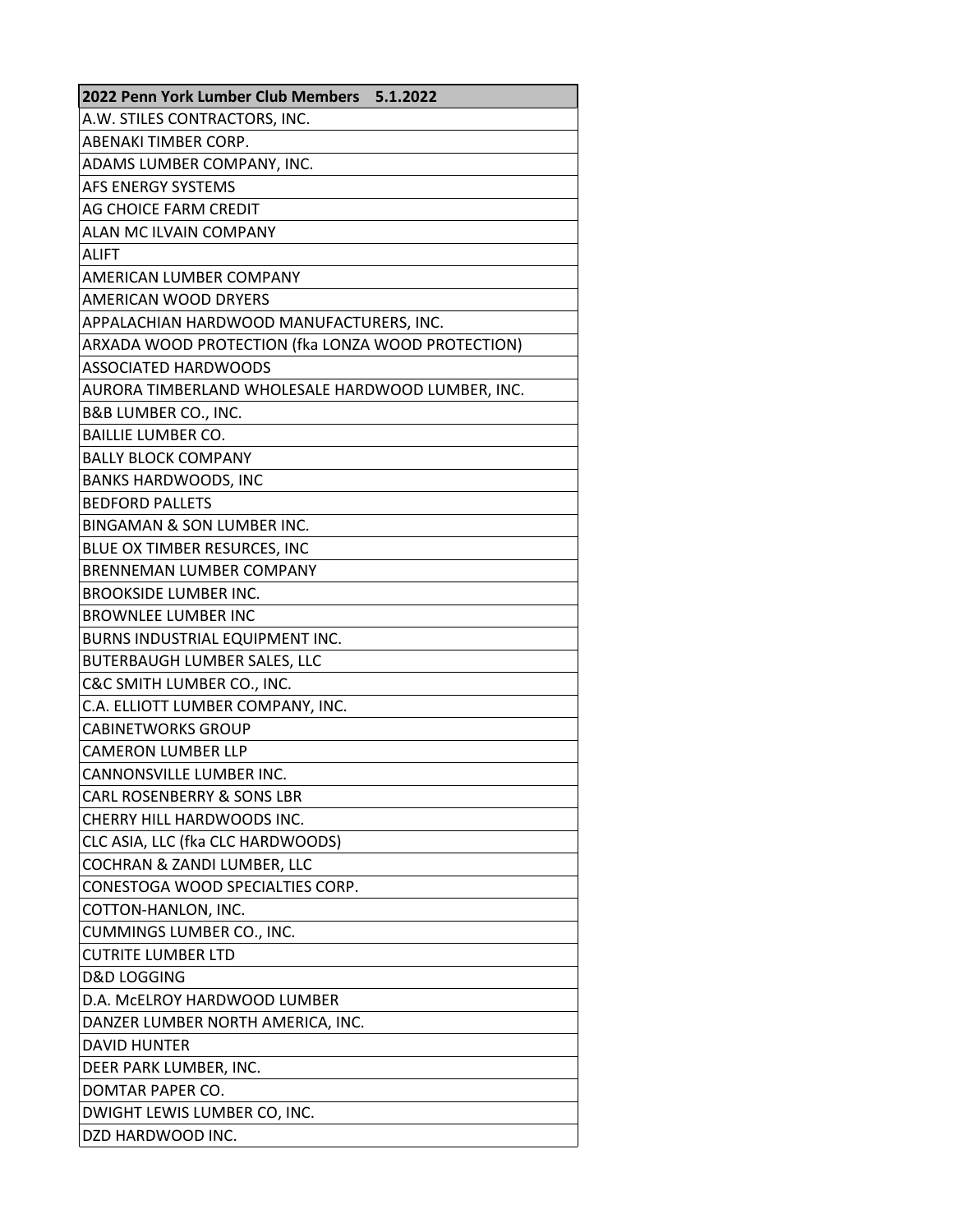| EAST OHIO LUMBER COMPANY, INC.             |
|--------------------------------------------|
| EHD, ENGLE-HAMBRIGHT & DAVIES, INC.        |
| <b>EMPIRE STATE FOREST PRODUCTS ASSOC.</b> |
| <b>EMPORIUM HARDWOODS</b>                  |
| ERIE MANUFACTURING ONTARIO                 |
| <b>FIRTH MAPLE PRODUCTS</b>                |
| FITZPATRICK & WELLER, INC.                 |
| FORCEY LUMBER CO., INC.                    |
| FORESTRY SYSTEMS, INC.                     |
| FR. MEYERS SOHN NORTH AMERICA LLC          |
| GMC HARDWOODS, INC.                        |
| <b>GOODFELLOW INC</b>                      |
| <b>GTL LUMBER</b>                          |
| GUTCHESS INTERNATIONAL INC.                |
| <b>GUTH FOREST PRODUCTS, INC.</b>          |
| HARDWOOD MANUFACTURERS ASSOCIATION         |
| <b>HARDWOOD MARKET REPORT</b>              |
| <b>HARTZELL HARDWOODS</b>                  |
| HERMANCE MACHINE COMPANY                   |
| HICKMAN LUMBER CO.                         |
| <b>HOLT &amp; BUGBEE HARDWOODS</b>         |
| HOMERWOOD HARDWOOD FLOORING (AHF PRODUCTS) |
| HUBLER BROS. INC.                          |
| HUNTER BROTHERS INTERNATIONAL, LLC         |
| J. BOX & LUMBER CO. LLC                    |
| J.B. MILL & FABRICATING INC.               |
| J.C. LUMBER COMPANY                        |
| J.F. ROHRBAUGH CO. INC.                    |
| JOHN ROCK INC.                             |
| KANE HARDWOOD, DIV COLLINS PINE CO         |
| KEIVER-WILLARD LUMBER CORP.                |
| KEREX, INC.                                |
| KING CITY FORWARDING USA, INC.             |
| KING CITY NORTHWAY FORWARDING LTD.         |
| KING'S SAWMILL LLC                         |
| KLINE'S EQUIPMENT COMPANY                  |
| <b>KOPPERS</b>                             |
| LAFFERTY CO., INC.                         |
| LAUREL RUN PALLET LLC                      |
| LEWIS LUMBER & MILLING, INC                |
| LEWIS LUMBER PRODUCTS, INC                 |
| MACDONALD & OWEN LUMBER CO.                |
| MAINE WOODS CO. LLC                        |
| MANN & PARKER LUMBER CO                    |
| <b>MATSON LUMBER COMPANY</b>               |
| MELTZ LUMBER CO. OF MELLENVILLE, INC.      |
| MERIDIEN HARDWOODS OF PA., INC.            |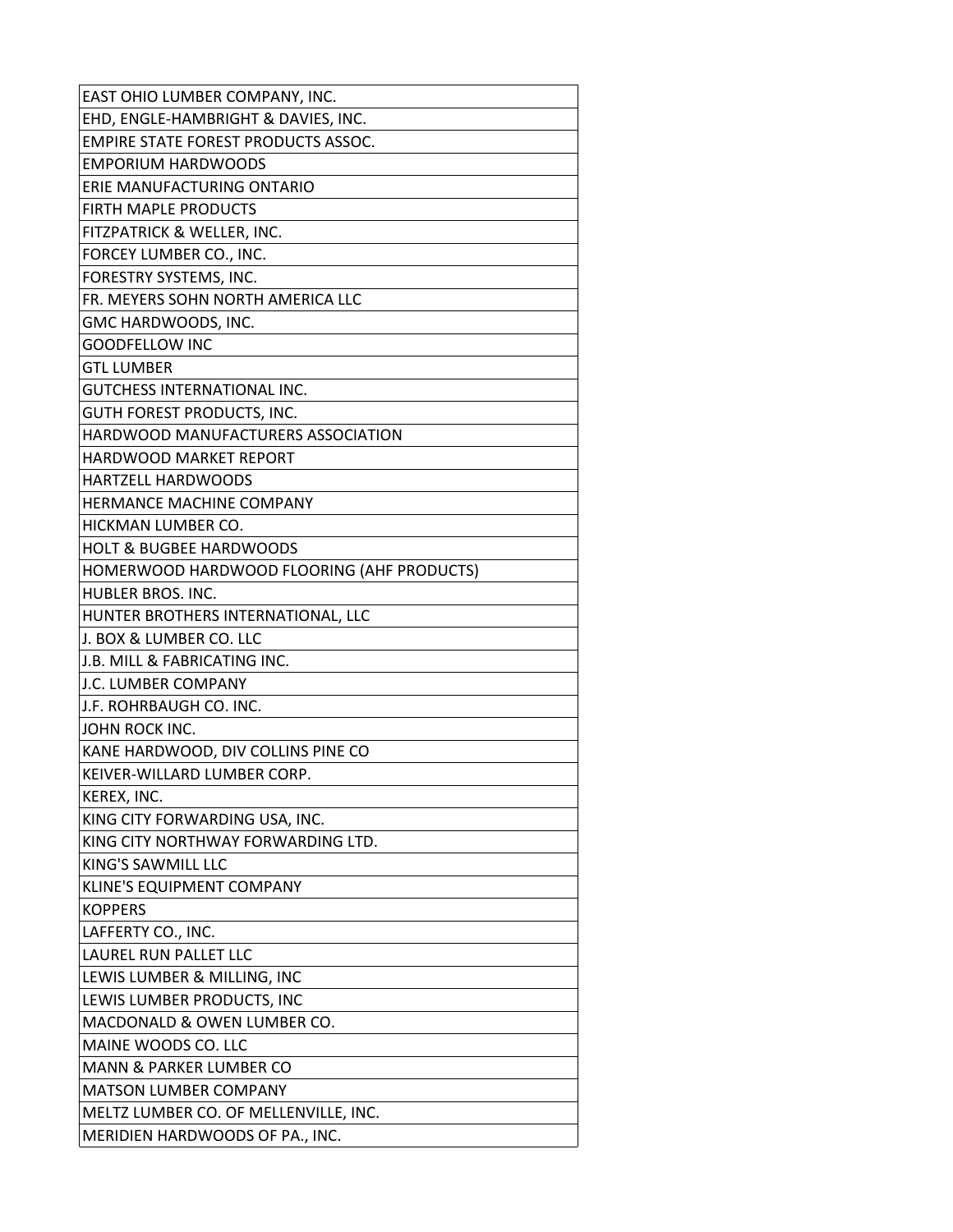| <b>METZLER FOREST PRODUCTS</b>               |
|----------------------------------------------|
| MITCHELTREE BROS. LOGGING & LUMBER INC.      |
| <b>MOORE FOREST PRODUCTS</b>                 |
| <b>MOORETOWN SAWMILL</b>                     |
| <b>MULLICAN FLOORING</b>                     |
| NATIONAL HARDWOOD LUMBER ASSOCIATION         |
| NETWORK FOREST PRODUCTS LLC                  |
| NEW RIVER HARDWOODS                          |
| NORTHEAST MILL SERVICES LLC                  |
| NORTHEASTERN STATES LUMBER                   |
| NORTHERN TIER HARDWOODS ASSOCIATION          |
| <b>NORTHLAND FOREST PRODUCTS</b>             |
| NORTHWEST HARDWOODS                          |
| <b>NYLE DRY KILNS</b>                        |
| OLIVER LUMBER COMPANY                        |
| O'SHEA LUMBER COMPANY                        |
| PA FOREST PRODUCTS ASSOCIATION               |
| PATTERSON LUMBER CO., INC.                   |
| PAUL JACOBS LUMBER                           |
| PENN FOREST PRODUCTS UNLIMITED, L.L.C.       |
| PENN-SYLVAN INTERNATIONAL                    |
| PENNSYLVANIA CHERRY                          |
| PENNSYLVANIA LUMBERMENS MUTUAL INSURANCE CO. |
| PINE CREEK LUMBER                            |
| <b>PNC BANK</b>                              |
| <b>PROLAM</b>                                |
| QUALITY HARDWOODS LTD                        |
| R.J. WILLIAMS, INC.                          |
| RAM FOREST PRODUCTS, INC.                    |
| REMMEY-THE PALLET COMPANY                    |
| <b>REX LUMBER</b>                            |
| RICHELIEU HARDWARE CANADA LTD                |
| RON JONES HARDWOOD SALES, INC.               |
| RORABAUGH LUMBER CO.                         |
| ROSSBACHER INSURANCE SERVICE                 |
| ROSSI GROUP LLC                              |
| RT MACHINE COMPANY                           |
| RUSSELL BASS & SONS LUMBER LLC               |
| SALAMANCA LUMBER CO INC.                     |
| SALEM HARDWOOD, INC.                         |
| SHEFFIELD TIMBER SERVICES, LLC               |
| SII DRY KILNS                                |
| SIMON LUSSIER LTEE                           |
| SIRIANNI HARDWOODS, INC.                     |
| SISLER LUMBER COMPANY                        |
| SPRINGFIELD HARDWOODS INC.                   |
| ST. MARYS LUMBER CO.                         |